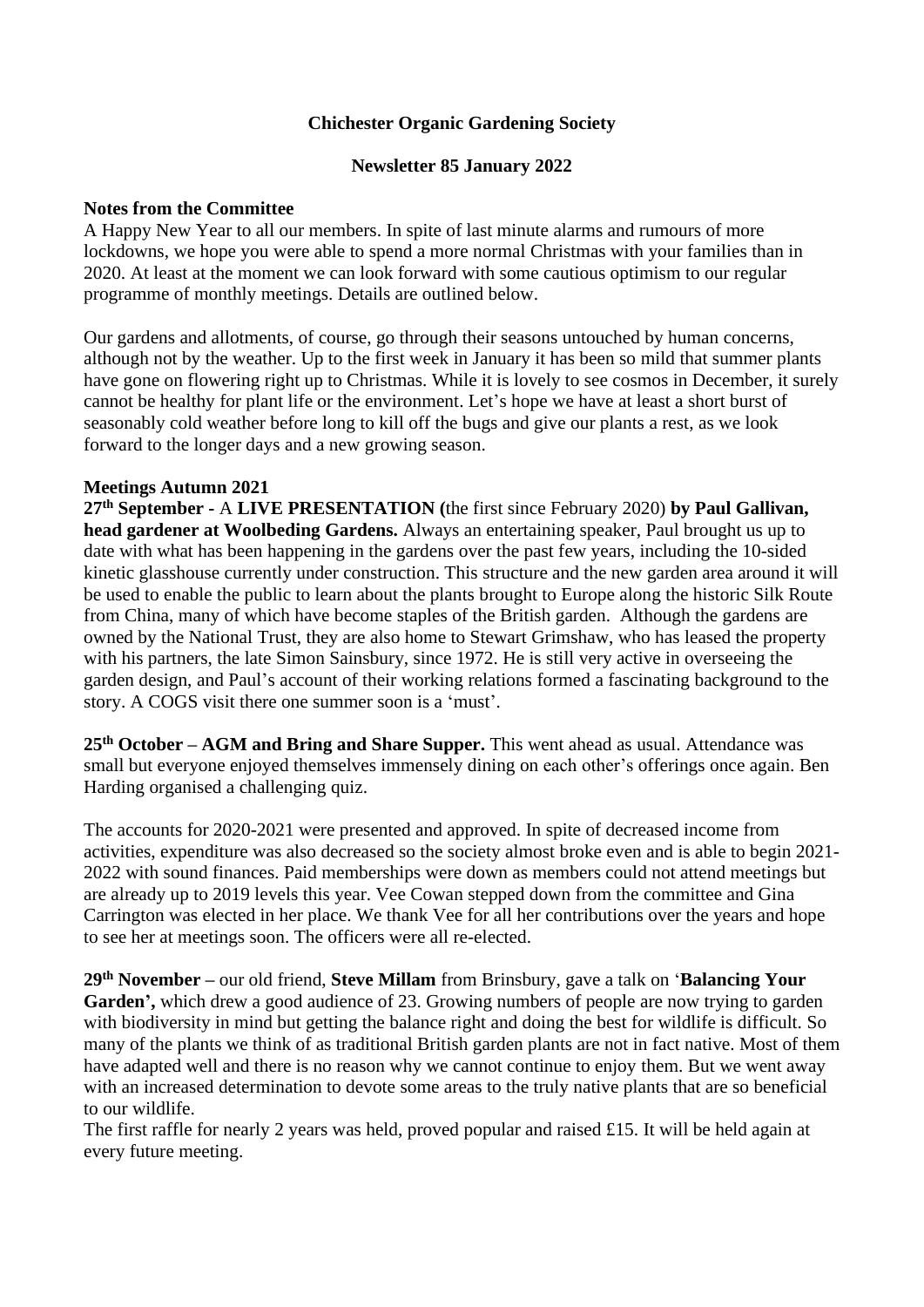## **Future Meetings**

**31st January 2022 – Members Evening.** Bring along your stories of triumph and disaster and any queries your may want to share with members. If you have preserves to share from the 2021 harvest, we will provide one-use wooden tasters, so that we can all sample in safety.

**28th February –** a talk by **Transition Chichester's Ed Bowring** on the development of the Bishops Palace Gardens and the concept of therapeutic gardening.

**28th March – Nik Knight,** Chairman and County Bat Recorder for Hampshire with a talk entitled '**Bats; Superheroes of the Night'.** After the past 2 years, bats probably need all the good publicity they can get!

**25th April - a talk by Melanie Oxley on 'Gardening in a Climate Crisis'.** Melanie is an ecologist now based in Petersfield and a founder member of Plantlife and the Wilder Gardens Champion of Hampshire and the Isle of Wight Wildlife Trust.

**6 th June - Spring Fling.** A chance for a shared meal and a plants and seed swop.

**26th September –** a talk by **David Standing, former head gardener at Gilbert White's Garden in Selbourne.** After his retirement, David continues to research the history of the garden and 18<sup>th</sup> Century plants.

### **31st October – AGM and Harvest Supper**

**28th November –** to be arranged.

**Summer Visits** – we hope to arrange some to members' gardens. Please contact a member of the Committee if you wish to volunteer yours or have a suggestion.

### **Tree in Memory of David Scott**

It was agreed at the AGM that the donation in memory of our late treasurer, David Scott, should be used to plant a tree. Alexander Damper, who was present as a guest, generously offered to make a plaque to go with it. Rob Campling offered to contact New Park Community Centre to see if they had space in their wild area, as a space secluded but accessible to the public. However, in spite of several emails he has not had a reply from the Centre so we may need to find an alternative location. Suggestions from members would be welcome.

### **Last Words**

Gardens and allotments can be risky places, from trip hazards to plants that sting and insects that bite. But the editor encountered something quite different on her allotment this autumn. She put her case with her reading glasses (needed to distinguish black berries from red) in it on the ground only to see it being carried off by a fox! Hearing her shout, the fox soon dropped the case, leaving her with a case with 2 large teeth marks and the amusing image of an intellectual fox wiling away the winter hours in the lair reading with spectacles perched on the tip of their nose!

> *Unless otherwise stated, Monday meetings take place at the Bassil Shippam Centre, Tozer Way, St Pancras, Chichester, PO19 7LG. Meetings start at 7.30pm; doors open at 7.15pm*